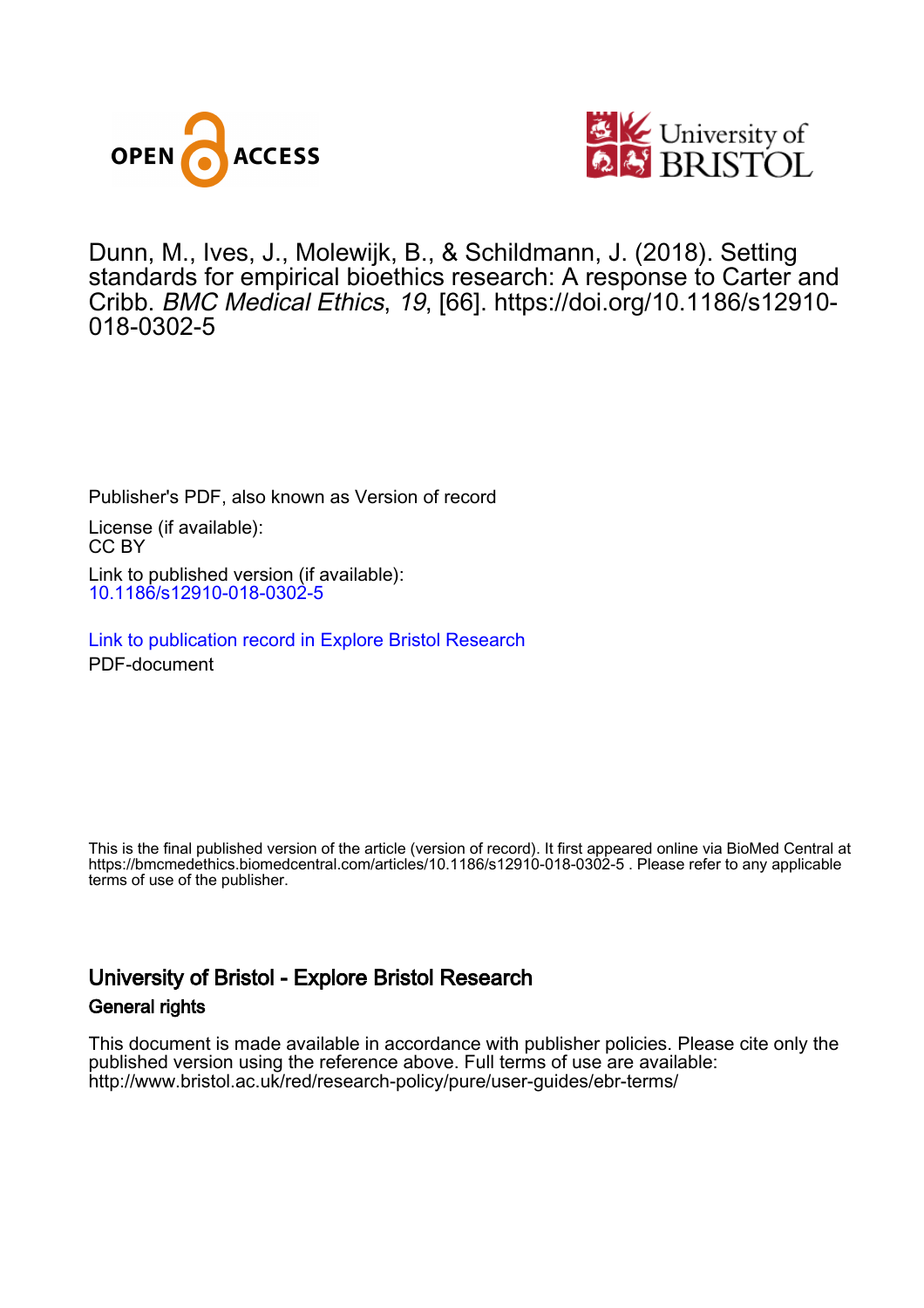# **CORRESPONDENCE CORRESPONDENCE** *CORRESPONDENCE*



# Setting standards for empirical bioethics research: a response to Carter and Cribb

Michael Dunn<sup>1,2[\\*](http://orcid.org/0000-0002-5603-6200)</sup>®, Jonathan Ives<sup>3</sup>, Bert Molewijk<sup>4</sup> and Jan Schildmann<sup>5</sup>

# Abstract

This paper responds to the commentaries from Stacy Carter and Alan Cribb. We pick up on two main themes in our response. First, we reflect on how the process of setting standards for empirical bioethics research entails drawing boundaries around what research counts as empirical bioethics research, and we discuss whether the standards agreed in the consensus process draw these boundaries correctly. Second, we expand on the discussion in the original paper of the role and significance of the concept of 'integrating' empirical methods and ethical argument as a standard for research practice within empirical bioethics.

Keywords: Empirical bioethics, Empirical methodology, Ethical analysis, Consensus, Delphi method

We would like to begin by offering our thanks to Stacy Carter and Alan Cribb for their commentaries [\[1](#page-5-0), [2](#page-5-0)] on the report of the process of building consensus around standards for research practice in empirical bioethics [\[3](#page-5-0)]. It is to their utmost credit that we found ourselves reading both sets of remarks with wry smiles on our faces. The accuracy of Carter's and Cribb's imagined account of how disagreement manifested itself in the consensus-building exercise was uncanny. This, we think, reflects both their understanding of the subtle but significant tensions that lie just below the surface of empirical bioethical inquiry, and their careful reading of our methodological representation of the consensus-building process.

# The contours of agreement and disagreement

We should also begin by adding that we wholeheartedly agree with the general thrust of both commentaries. We take seriously the call for this consensus-building exercise to act as a springboard to encourage continued thinking and dialogue about the enterprise of empirical bioethics. Nothing in the paper contradicts this. We also recognise that seeking to set standards risks being read as an attempt to foreclose further debate, or as the settling of important matters relating to the conduct of empirical

\* Correspondence: [michael.dunn@ethox.ox.ac.uk](mailto:michael.dunn@ethox.ox.ac.uk) <sup>1</sup>

<sup>1</sup>The Ethox Centre, Nuffield Department of Population Health, Old Road

Campus, University of Oxford, Headington, Oxford OX3 7LF, UK <sup>2</sup>Wellcome Centre for Ethics and the Humanities, University of Oxford,

Oxford, UK

Full list of author information is available at the end of the article

bioethics research. We certainly do not think that matters are settled, nor did we set out with such a lofty goal in mind. Carter raises a worry that the development of standards for empirical bioethics will determine (or be read as determining) "how we should do empirical bioethics" [[1\]](#page-5-0). To clarify: in no way should the paper be read as an attempt to determine the precise shape of research work that should be undertaken by empirical bioethicists. In setting out on this project, we were driven by a desire to provide more clarity about what elements of good research practice ought to undergird empirical bioethics research in order to improve quality standards and transparency within the field. Whilst we think we have achieved this more modest achievement, it is important to recognise that one of the main strengths of the standards that were agreed within our consensus process lies in the fact that they allow for a potentially unlimited range of methodological approaches and theoretical positions to be endorsed and defended. Indeed, upon reflecting on our own involvement in the process, we acknowledge that an important secondary outcome of the exercise was a new-found ability to better identify and locate the contours of disagreement that lie at the heart of the developing field of empirical bioethics.

In light of these initial remarks, our intention in this response is not to rebut, defend, or counter-argue against the points raised by either commentator. As Carter and Cribb have highlighted a number of concerns that we ourselves share, we will draw upon their remarks in a



© The Author(s). 2018 Open Access This article is distributed under the terms of the Creative Commons Attribution 4.0 International License [\(http://creativecommons.org/licenses/by/4.0/](http://creativecommons.org/licenses/by/4.0/)), which permits unrestricted use, distribution, and reproduction in any medium, provided you give appropriate credit to the original author(s) and the source, provide a link to the Creative Commons license, and indicate if changes were made. The Creative Commons Public Domain Dedication waiver [\(http://creativecommons.org/publicdomain/zero/1.0/](http://creativecommons.org/publicdomain/zero/1.0/)) applies to the data made available in this article, unless otherwise stated.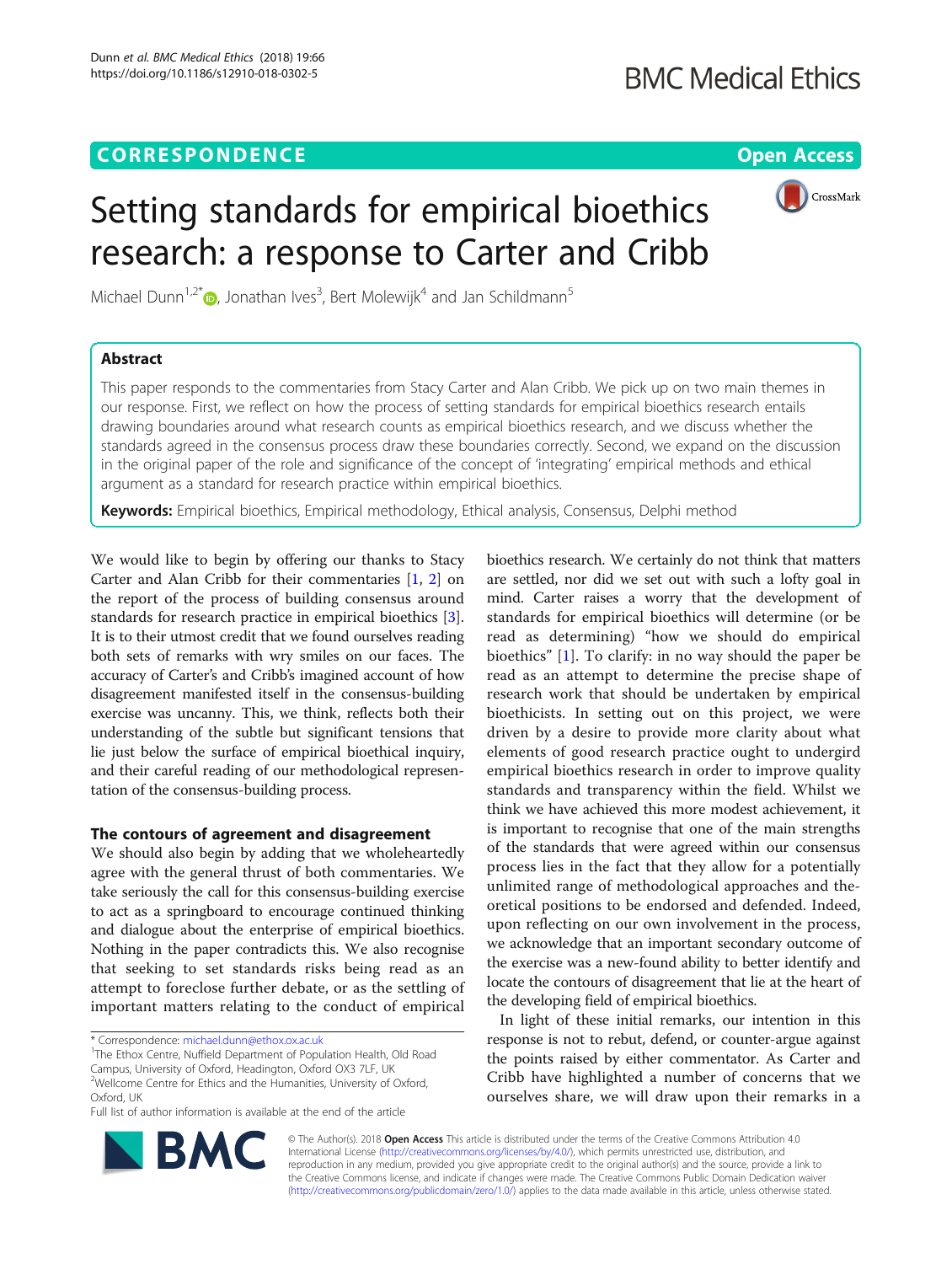way that we hope will stimulate further conversation. We strongly believe that conversation of this kind must not end if empirical bioethics is going to continue to evolve in a carefully considered and coherent manner. Disagreements will no doubt continue, regardless of these standards, and further work is necessary to give further practical shape to the application of standards of these kinds in research activities [\[4](#page-5-0)]. Notwithstanding the reality of continued disagreement, we also want to pause and reflect on a core characteristic of the process. Namely, that we managed to bring together 16 diverse academics from across Europe, that this group was able to enter (and exit) the process holding diverse methodological commitments and radically different views about the nature of ethics and ethical properties, and that the group was still able to come to consensus on all the standards outlined in the original paper. Agreement was far more prevalent than disagreement, and this is no small achievement.

The commentators' remarks cover wide-ranging territory, and we limit our response to two overarching themes that emerge from both commentaries. These are: i) the relationship between setting standards and drawing boundaries, and ii) the place of the concept of 'integration' as a core domain for standard-setting in empirical bioethics.

### Setting standards and drawing boundaries

As Cribb recognises, setting standards necessarily involves the drawing boundaries around research activities, and that "a necessary part of setting standards for 'x' is specifying what is meant by 'x'" [[2\]](#page-5-0). This is significant because specifying what is meant by empirical bioethics will have potentially problematic implications for a diverse body of researchers who self-identify as empirical bioethicists in an emerging field that strives to be as inclusive as possible. We think that these implications are inevitable. The upshot of this, as Cribb and Carter both recognise (and that participants in the consensus exercise themselves recognised), is that certain research activities that involve conducting empirical research within bioethics will not count as empirical bioethics research in the way the group determined that such research should be characterised.

What precisely is the worry here? The field of empirical bioethics, broadly construed, incorporates distinctive research activities that would be excluded from the standardised account of the aims and objectives of empirical bioethics research endorsed in the consensus process. We outlined four such activities in the original paper, but one can delineate the empirical from the ethical in ways that give shape to an even broader range of research activities e.g. [[5,](#page-5-0) [6\]](#page-5-0). When we embarked on this project, we naively thought that we could make progress in obtaining agreement about *methodological*, rather than broader

research, standards in empirical bioethics. Underlying this presumption was the idea that empirical bioethicists have a relatively clear sense of what they aim to achieve when embarking on an empirical bioethics research project, and why they aim to achieve this. Thus, what we felt was needed was a way to formally communicate and codify these aspects of our work between ourselves such that they could be recognised as having been conducted competently. As we set in place the process and recruited participants, this presumption quickly melted away. It became clear to all of us, and this was endorsed in Rounds 1–4 of consensus building, that the domains around which standards were needed included broader aspects of decision-making in research – most notably around the articulation of aims and objectives of empirical bioethics research itself.

The three standards that were agreed in the two domains of 'Aims' and 'Objectives' were debated extensively during all rounds of consensus building, and these domains do indeed function to set clear and agreed boundaries about what counts as empirical bioethics research. Notably, research of this kind should "address a normative issue that is oriented towards practice" (Standard 1), and it should "integrate empirical methods with ethical argument in order to address this normative issue" (Standard 2).

Carter draws attention to one form of research activity that we claimed would be excluded: "empirical research that reveals the form and nature of how ethical issues arise in practical situations" [\[1\]](#page-5-0). She also draws our attention to two other forms of research activity: developing "new insights that could broaden one's moral horizon" and explanations of "relevant aspects of the problem" [[1](#page-5-0)] that we claimed would be included. One concern with drawing boundaries in this way is that excluding the first research activity "slices off much useful work from Australia, the UK and elsewhere that explains the moral reasoning and practices of lay people and professionals" [[2\]](#page-5-0). The implicit point being made here is that this work would be rendered less useful if it was excluded, or sliced off, in such a manner. There is no good reason, however, to think that merely falling outside the boundaries of standards for empirical bioethics research, as defined in the original paper, renders that work any less valuable, or of lesser quality, than work that falls within such boundaries. There could of course be very important reasons for undertaking such research, even if it is not research that would meet the requirements to be described as empirical bioethics. Standards 1, 2 and 3 are definitional in character. Failing to meet these three standards, therefore, implies nothing about the fundamental quality of the research activity being undertaken, just whether or not it is activity of the relevant kind.

Precisely whether particular empirical research activities fall within or outside these standards for empirical bioethics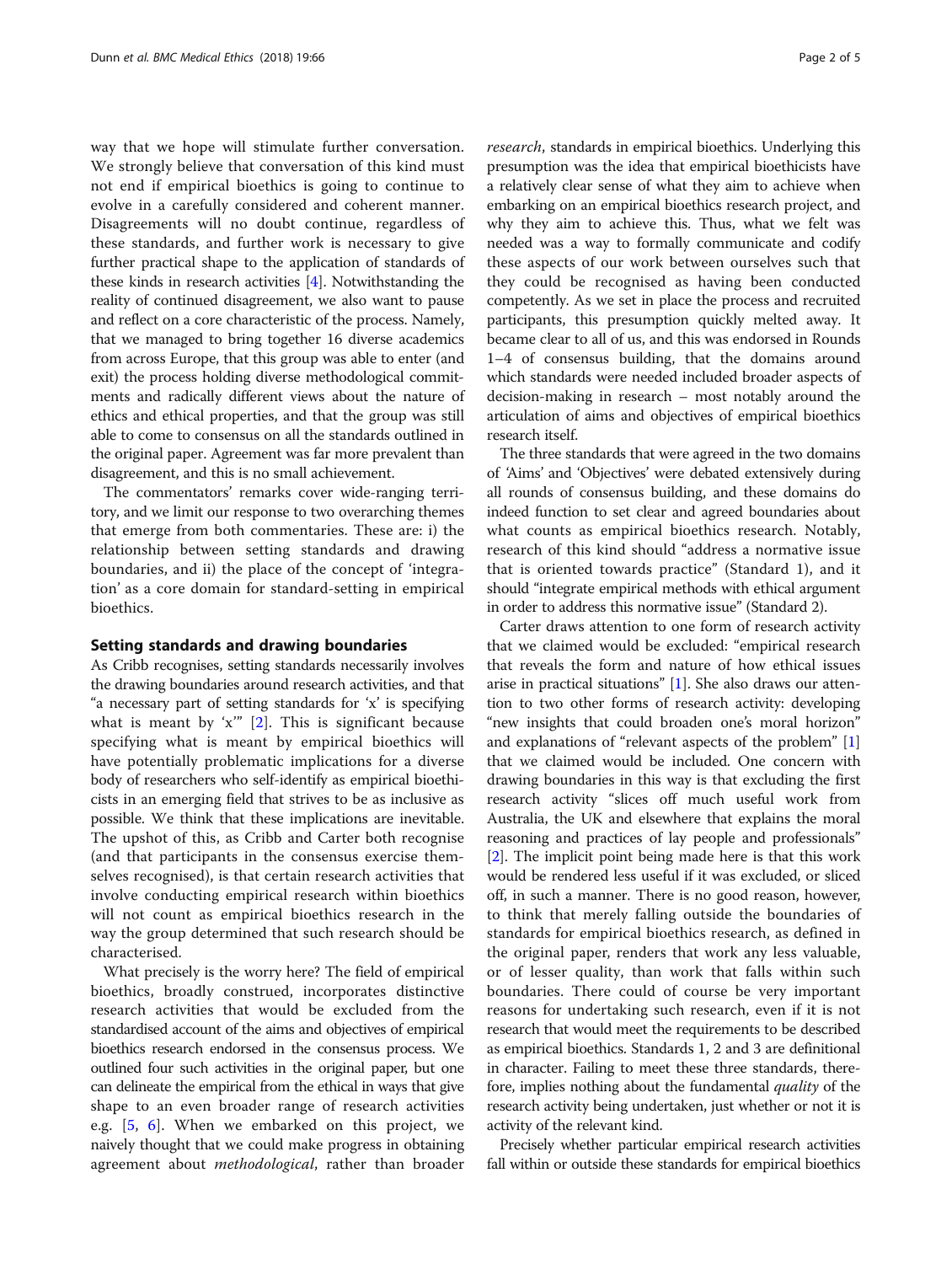on the basis of the first three standards would benefit from additional clarification on our part. Drawing the correct boundaries here will depend fundamentally on what these research activities set out to achieve. The reason we excluded the first type of research activity mentioned by Carter was because we imagined that revealing the form and nature of how ethical issues arise in practical situations functioned as an end in itself. On this account, the aim would not be to judge how those issues ought to be addressed, or how people ought to behave, but to expose and explore the moral complexities that arise for people in the world, in their own terms. As the description and explanation of patterns of moral behaviour, attitudes, or experiences are the goals of inquiry, then this activity does not aim to address a normative issue, and would fail to meet Standard 1. This would be the case even if, as a consequence of this activity, participants in the research changed their behaviour or practice as a result of their contributions to determining the content of the ethical issues they faced. We might better characterise research of this kind as 'descriptive ethics', even if it has non-intended normative consequences.

In contrast, activities that involve 'expanding one's moral horizon' appear, at least at first glance, to be normative activities, when this phrase is taken to capture research that determines how identified ethical considerations should be taken into account. Equally, there might well be ways of describing a study where the phrase "expand one's moral horizon" is drawn upon such that the empirical research conducted is not focused on addressing a normative issue. The key question, according to the requirement of Standard 1 and regardless of how the research activity is named, is: *does the empirical research* – taking place in a single study or as a component of a broader programme of research activities – aim to address a normative issue?

We recognise that this response might not satisfy all of our readers. Some disagreement will revolve around the phrases we have used to describe certain research activities, which imply descriptive or normative orientations that are not as clear as they perhaps could be. It is likely that any residual disagreement is likely to concern how the distinction between empirical and normative research aims trades off background disagreements within the social sciences about the normative content of empirical research. This is particularly an issue in those empirical (especially qualitative) traditions that are derived from social theoretical positions that are founded on strong normative presuppositions [\[7](#page-5-0)]. In such empirical research, the empirical activity itself is likely to look very similar to empirical bioethics research, and will involve making (implicitly or explicitly) normative claims as part of the discussion of the empirical findings. Thus, in Marxist or feminist traditions in the social sciences, for example, it is very likely that qualitative empirical research methodologies

that are derived from the main tenets of the theories within these traditions will qualify as empirical bioethics research under Standard 1. There will be additional questions about whether such research meets Standard 2, or those standards specified within Domain 5, and this will depend on whether ethical argument is integrated with empirical methods in the research activity, or if it is an additional project component in a wider programme of bioethics research. Quite what is required by reference to integration here is where we now turn.

# The requirement to integrate empirical research with ethical argument

Both Carter and Cribb discuss the central place given to the requirement to 'integrate' empirical research and ethical argument in the agreed standards. A number of concerns are expressed, with Carter drawing attention to more conceptual objections, and Cribb outlining some more practical worries. One of Carter's concerns is that the concept of integration, as articulated through the relevant standards, assumes the separability of the descriptive and the normative. A second concern is that the process of determining the rightful place of integration in standard-setting was circular in character. This, she claims, is because participants were asked to accept this concept when signing up for their involvement in consensus-building, thus assuming and 'writing-in' separability throughout the entire process.

On the second charge first. It is certainly true that we have drawn extensively on the concept of integration as a defining feature of the attempt to differentiate empirical bioethics research from other ways of making use of empirical research in bioethics (Ives et al., book, intro). This goes some way to explain why we included reference to integration in describing 'a minimal account of empirical bioethics' at the start of the process. Rounds 1 and 2, however, involved considerable debate about the domains within which standards needed to be agreed. As we discussed above, it was within this phase of the process that we abandoned the minimal account of empirical bioethics that had been circulated prior to the meeting, and recognised that separate 'definitional' domains of Aims and Objectives needed to be considered in the standard-setting process. This led to the concept of integration being extensively debated, and a recognition that specific standards associated with the requirement to integrate empirical research with ethical argument were necessary. Thus, participants spent considerable time debating the appropriateness, and rightful place, of the concept of integration in empirical bioethics. Parallel discussions led to a number of other domains, standards, and concepts being abandoned or reworked. The concept of integration survived this process. Here, we rely on the robustness of the consensus-building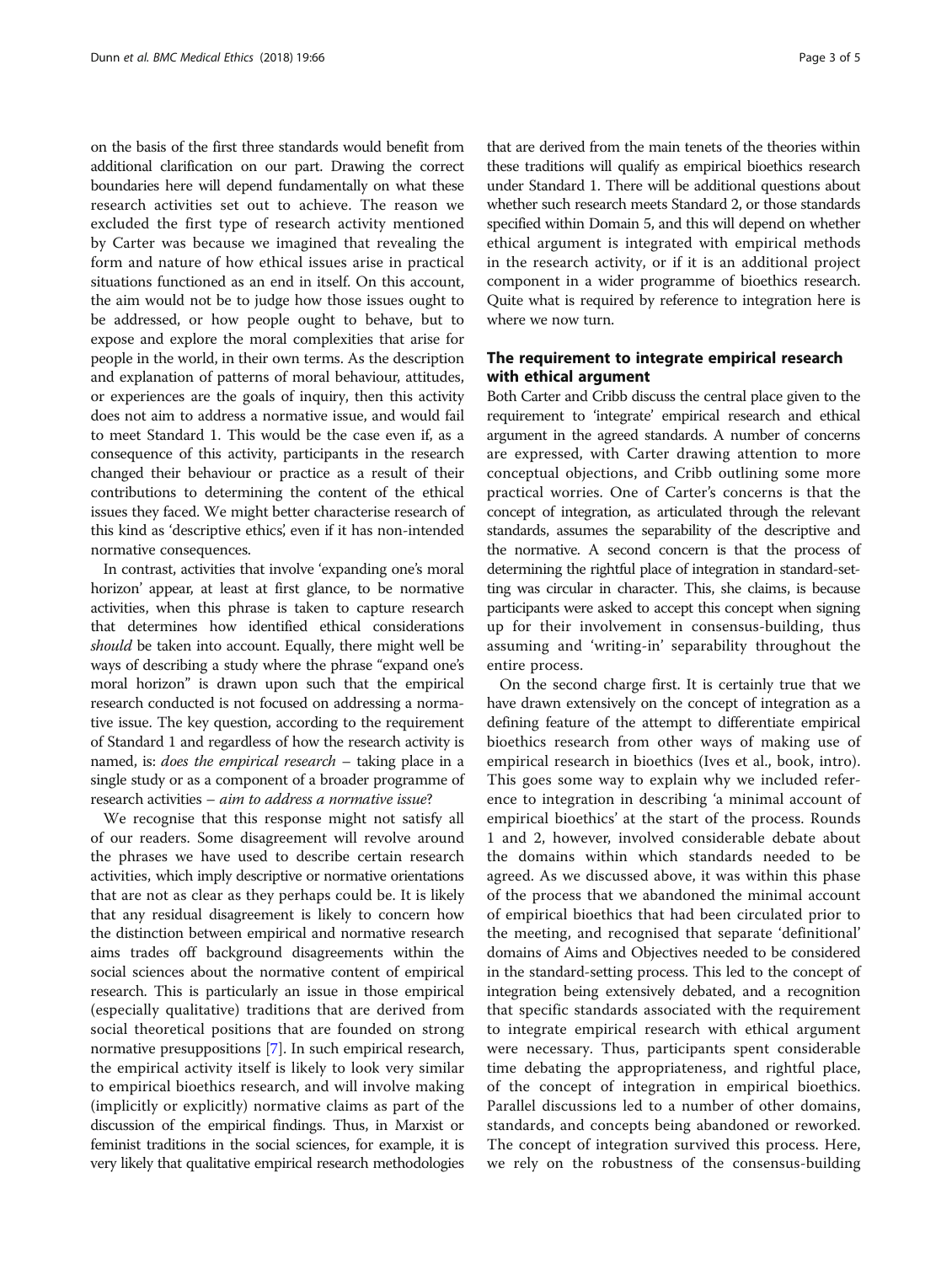process we adopted, and believe that the activities that constituted this process provide a compelling response to any concerns about circularity.

But what of the problematic broader assumptions that underlie the concept of integration as endorsed in the project? One unfortunate connotation of this word is that it is often taken to refer to a procedural or methodological requirement to connect different (disciplinary) research activities. The consensus process did not signify the endorsement of this interpretation. We recognise that this term will be uncomfortable, awkward, or misplaced for some empirical bioethicists, but, in the process, this term was preferred to alternatives like 'connection', 'relation' or 'co-existence' (a term which Cribb favours in his commentary), which were considered and ultimately rejected. The consensus view was taken that those empirical bioethics researchers who believe that the empirical and the normative are inseparable will need to carefully describe why integration is not directly relevant to them, and precisely how the empirical and normative relate in their work in ways that avoid a specific need to integrate different research activities within their methodological design.

Once this has been done, these researchers will also need to carefully consider how they meet standards within Domains 4 and 5 ('Conduct of empirical work' and 'Conduct of normative work'), in light of their view about the precise relationship between the empirical and the normative within Domain 3. Denial of the fact-value distinction is likely to favour more entangled methodologies, and its acceptance is likely to favour distinctive empirical and ethical phases in an empirical bioethics project, but this need not be the case. It is entirely coherent to hold the view that facts and values are inseparable, but still to endorse a separation of empirical and normative analytic phases within the design of an empirical bioethics research project. Equally, it also coherent to endorse the fact-value distinction but also to favour an approach to empirical bioethics research that interweaves empirical and normative analysis in complex methodological designs.

Cribb claims that one upshot of these standards is that "different strands of research within a large research programme, and sometimes within a single project, will fall either side of this boundary [of what counts as empirical bioethics]" [\[3\]](#page-5-0). Cribb is right to draw attention to the practical difficulty that will arise in how the standards are applied in project management terms. An important way in which the concept of integration is formulated means that it could apply at different scales of research activity: from sub-project to overarching programme. This is an issue for empirical bioethics research in just the same way as it is for bioethics research more generally – where a justified answer to a primary, normative bioethics research question is likely to allow for a number of detailed research

objectives, and a wide range of multi-disciplinary methodological strategies, within an overarching bioethics research project, that intersect in complex ways [\[8](#page-5-0)]. Thus, integration could happen across an entire research programme, when empirical and ethical analytic methodologies are adopted in phased research project activities, or a single empirical ethics project might involve a discrete piece of research where empirical analysis and ethical argument are fully intertwined. Which approach is to be preferred will, in large part, depend on articulating a research design that adheres to the kinds of standards put forward in the original paper. We hope that readers will approach these standards in the constructive way that they are intended to be engaged with. Strong disagreement with what was agreed in the consensus-building process could be just as productive for the further evolution of empirical bioethics research as widespread agreement will be, and so should not be shunned. We look forward to more exchanges on how to further develop and refine these standards as debates on the nature and quality of empirical bioethics continue into the future.

#### Acknowledgements

We would like to thank all participants to the consensus building workshop on research standard in empirical bioethics, reported in the original paper, whose contributions at the workshop helped to shape our thinking about the role that standards should play in giving shape to scholarship in empirical bioethics research.

#### Funding

The authors acknowledge an award made by the Fondation Brocher to support an academic meeting that aimed to build consensus around standards for empirical bioethics research from which this paper emerged.

#### Authors' contributions

All authors contributed to the conception and design of this paper. MD wrote the draft of the paper and JI, BM and JS made changes to this draft, with the final draft being prepared by MD. All authors read and approved this final draft.

#### Ethics approval and consent to participate Not applicable.

# Consent for publication

Not applicable.

#### Competing interests

The authors declare that they have no competing interests.

#### Publisher's Note

Springer Nature remains neutral with regard to jurisdictional claims in published maps and institutional affiliations.

#### Author details

<sup>1</sup>The Ethox Centre, Nuffield Department of Population Health, Old Road Campus, University of Oxford, Headington, Oxford OX3 7LF, UK. <sup>2</sup>Wellcome Centre for Ethics and the Humanities, University of Oxford, Oxford, UK. <sup>3</sup> Centre for Ethics in Medicine, University of Bristol, Bristol, UK. <sup>4</sup> Department of Medical Humanities, VU Amsterdam, Amsterdam, Netherlands. <sup>5</sup>Institute for Medical Ethics and History of Medicine, Martin-Luther-University Halle-Wittenberg, Halle, Germany.